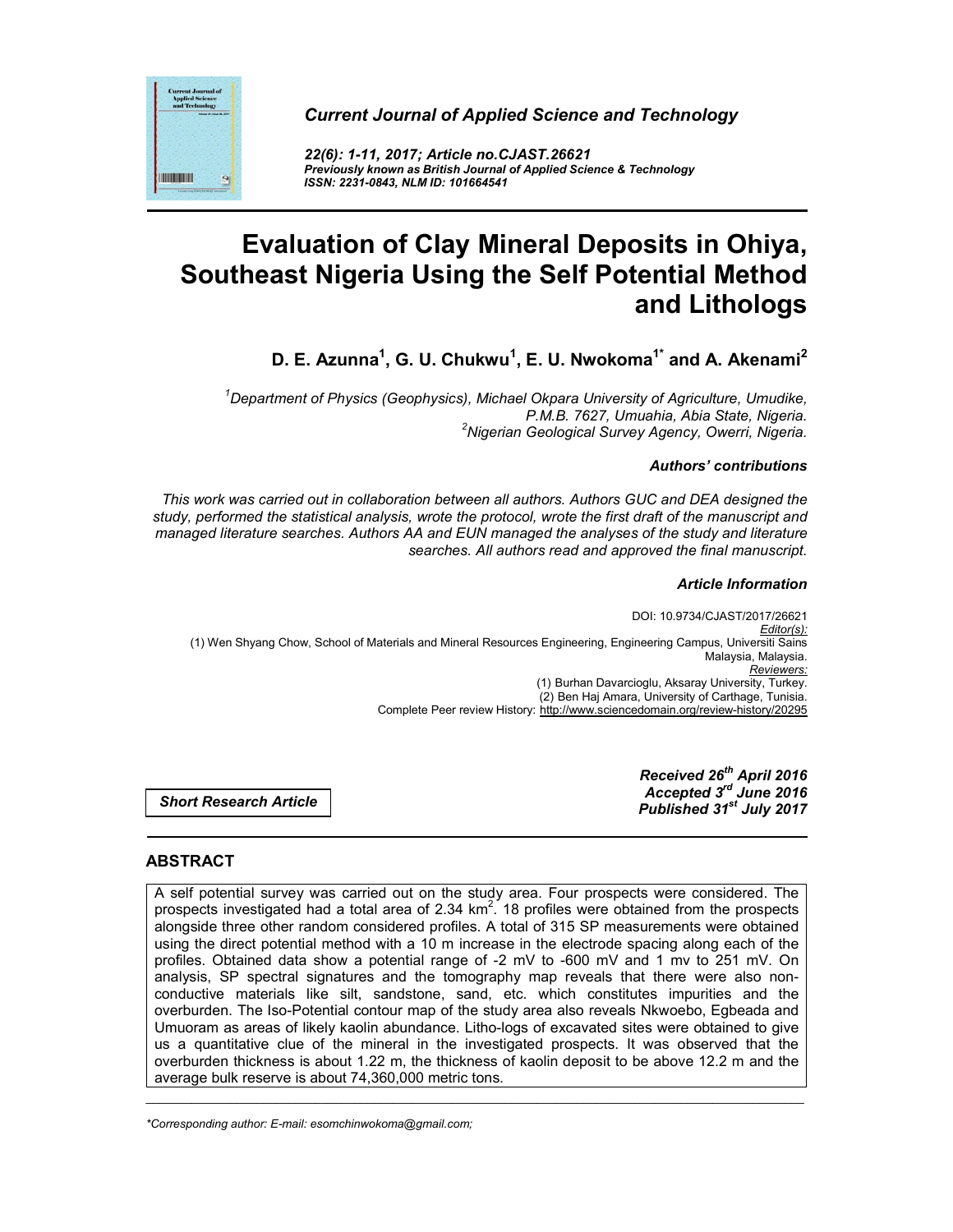*Keywords: Kaolin; self; potential.*

#### **1. INTRODUCTION**

Kaolinite (Aluminum Silicate hydroxide) is a clay mineral, part of the group of industrial minerals chemically composed of aluminum, silicon and water with the chemical formular  $Al_2Si_2O_5(OH)_4$ . Rocks that are rich in kaolinite are known as kaolin or China clay. Kaolinite is mined as kaolin and is sometimes called kaolin.

Kaolinite is formed typically by intense weathering and it occurs in abundance in soils that have formed from the chemical weathering of rocks in hot, moist climates. Chemical weathering of aluminum silicate minerals like feldspar gives rise to kaolin. This alteration may be caused by the process of ordinary weathering of feldspar first, into clay mineral to kaolin with less water. It can also be formed by the action of gases on the feldspar deposit formed as a result of intrusion of granite associated with some special set of mineral such as cassiterites and other minerals of pnermatolytic origin [1]. Table 1 describes the physical properties of kaolinite.

Kaolin has various uses in industry, agriculture, medicine, geology and in earth sciences. Industrially, it is chiefly used in the manufacture of paints and paper. It is used as a filter for paint, to extend titanium dioxide  $(TiO<sub>2</sub>)$  thereby modifying the gloss level of the paint. The degree of whiteness of any paint therefore depends on the quality of Kaolin being used in its manufacture It can also be used in agriculture; in organic farming as a spray applied to crops to deter insect damage and to prevent sun scald especially in apples. This controls the damage to fruits and vegetables from insects, termites and fungi [2].

Glossy papers used in most magazines are produced with kaolin. Aside paint and paper, it can be used in the manufacture of soap, ink, textile, ceramics, tyre, toothpaste, smoking pipes, facial masks. It can also be used as; a light diffusing material in white incandescent light bulbs and as adsorbents in water and waste water treatment. Medically, kaolin can be used in manufacturing pharmaceutical products and to induce blood clotting in diagnostic procedures. It is however edible and can be eaten for health or to suppress hunger. Consumption is greater among women especially during pregnancy [3].

# **1.1 The Study Area**

Ohiya lies between Latitude 05°29' and 05°.33' North and Longitude 07°.26 and 07°.28' East covering an area of about 15.7  $km^2$ . The location map is as shown in Fig. 1. Ohiya is underlain by the Benin Formation comprising of shale/sand sediments. It is made up of poorly sorted, friable and fluvio-lacustrine sand deposits with minor intercalations of clays. It is mostly coarsegrained, pebbly, poorly sorted and contains pods and lenses of fine grained sands, sandy clays and clays. It is a part of the coastal plain sands of the Cenezoic Niger-Delta region of Nigeria [4]. Locally, it is composed mainly of clays and alluvium deposits. The kaolin deposits are consolidated and are surrounded by sand, silt and clays as shown in the geologic map in Fig. 2.

#### **Table 1. Physical properties of Kaolinite [5]**

| <b>Physical</b>  | <b>Description</b>                |
|------------------|-----------------------------------|
| quantity         |                                   |
| Luster           | Pearly to dull earthy             |
| Fracture         | Earthy                            |
| Hardness         | 2 to 2.5 on Moh's scale of        |
|                  | hardness. It can leave marks on   |
|                  | paper                             |
| Streak           | <b>White</b>                      |
| Size             | Very fine, less than 2 microns    |
| Tenacity         | Flexible but inelastic            |
| Specific gravity | 2.6 (average)                     |
| Crystal habit    | Foliated and earthy masses.       |
|                  | Crystals of any size are rare and |
|                  | it is usually microscopic         |
| Cleavage         | Basal, perfect in one direction   |

Ohiya has a high relative humidity of over 70% and it is characterized by high temperature of about 29°C – 31°C. It has an annual rainfall of about 4000 mm per annum with two seasons – dry and wet seasons. Wet season starts from mid April to October and dry season from November to Mid April. It has double maxima rainfall peaks in July and September with a short dry season of about three weeks between the peaks locally known as "August Break." [6].

The relief pattern of the study area shows an undulating pattern. It has high and low elevation and valleys. The Northern part has the highest elevation with an elevation of about 350 ft to 430 ft above sea level while the middle part filled with valleys and gullies with an elevation of 330 ft and below. The elevation begins to rise again as we move Southwards as illustrated in the threedimensional relief map shown in Fig. 3.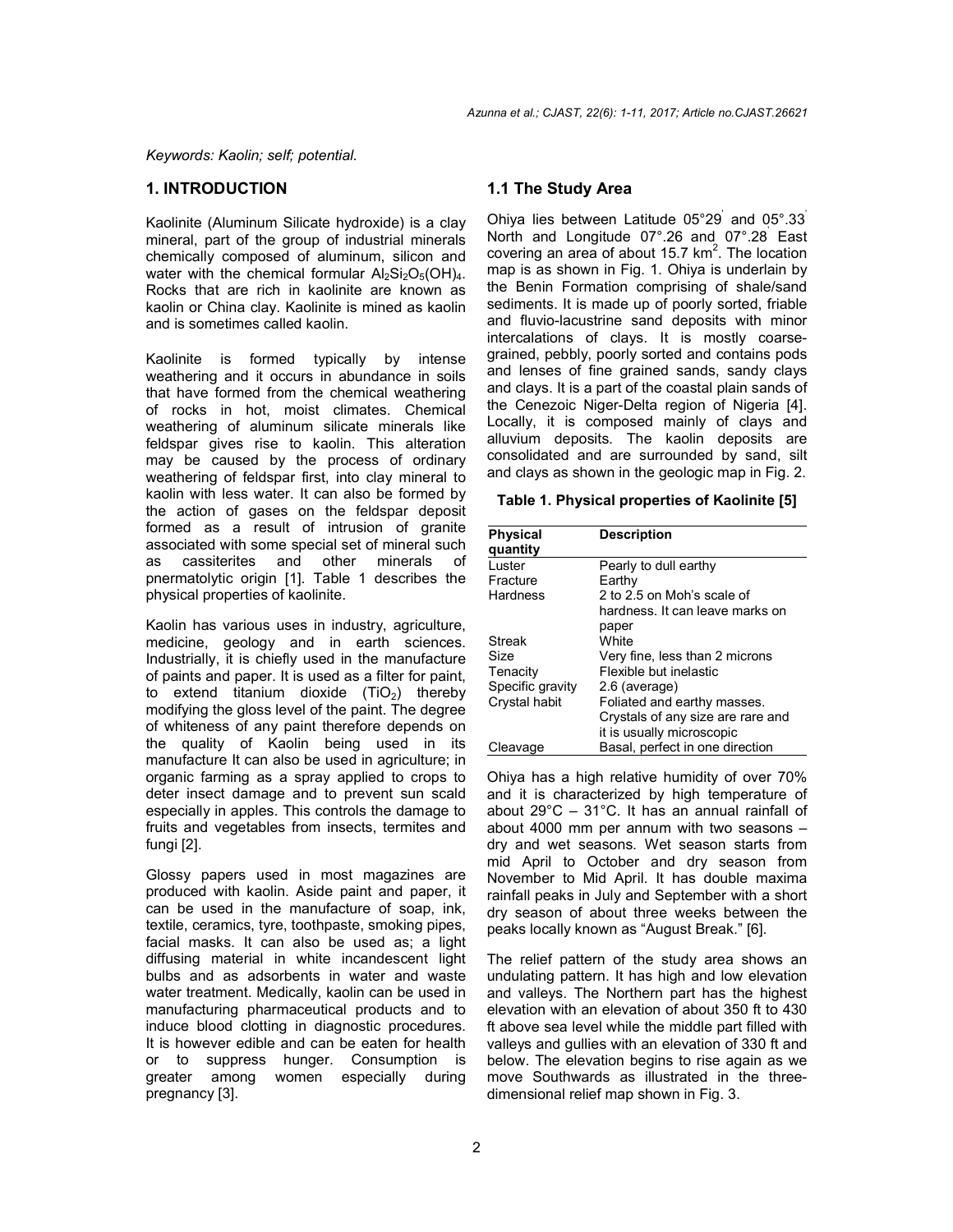





**Fig. 2. Local geologic map of Ohiya**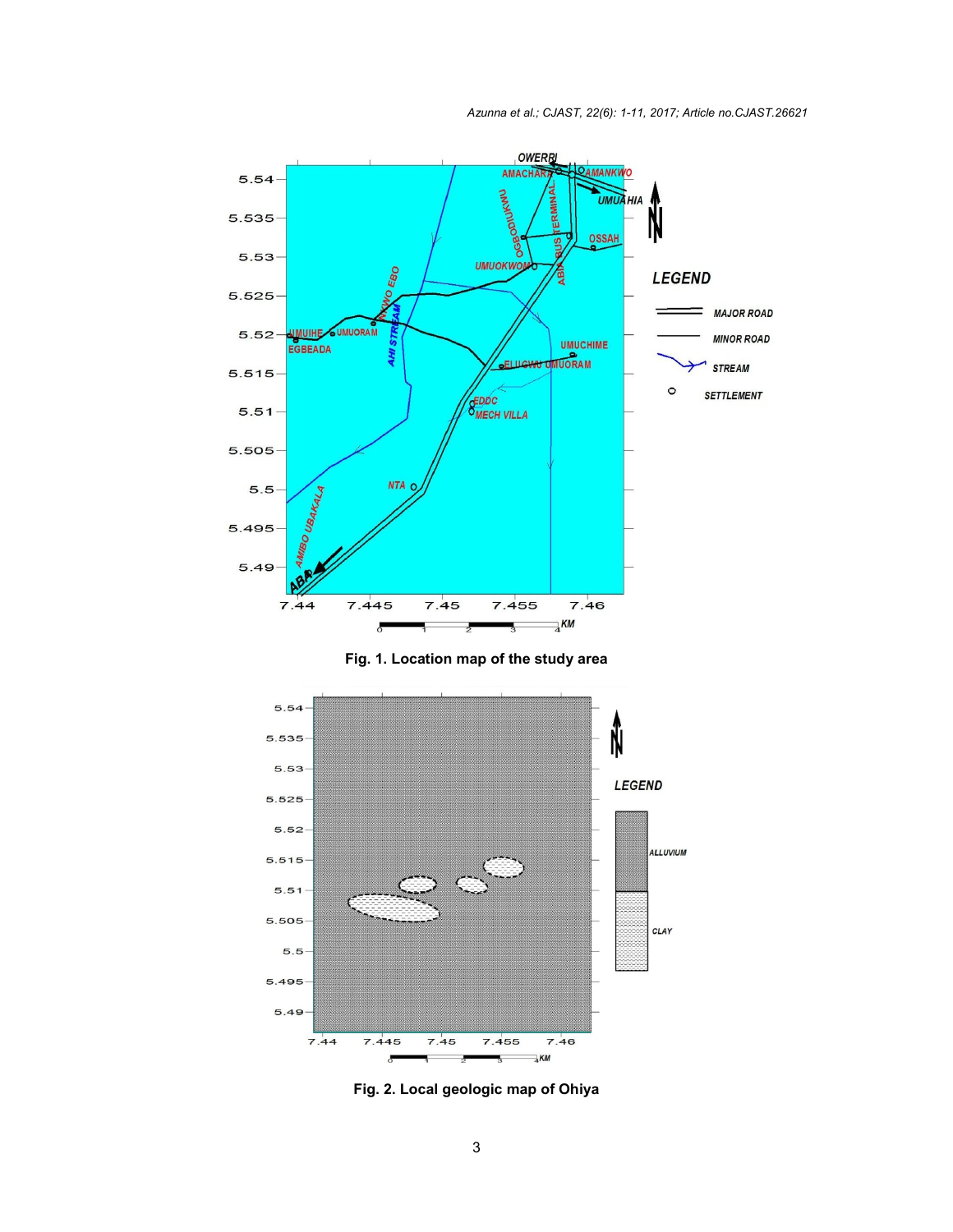

**Fig. 3. 3-D relief map of Ohiya**

The topography has an uneven slope with the Southern and Northern parts having a gentle slope while the Eastern and the Western parts have a very steep slope. This is where we can see the concentration of lowlands and valleys.

#### **2. MATERIALS AND METHODS**

A pair of non-polarizable electrodes, Ohmega 1000 terameter and two reels of wire were assembled in a field survey to get self potential data. One end of each of the reels of wire is connected to the terminals of the tetrameter. The other end of the first reel of wire is connected to the electrodes at the base station at zero offset distance (x) while the other end of the second reel of wire is connected to the roving electrode. The reel of wire is unreeled as the roving electrode is moved from point to point along the survey line. Four prospects were investigated as well as three other randomly taken profiles. The direct potential method was used because the reel of wire is sufficiently long to cover the traverses in each measurement location.

A grid was made on each prospect with many profiles. In prospect one, nine (9) profiles were covered while in prospects two, three and four, we had four, three and two profiles covered respectively. Prospects one to four have areas of 1.29 Km<sup>2</sup>, 0.3046 Km<sup>2</sup>, 0.1492 Km<sup>2</sup> and 0.6014  $Km<sup>2</sup>$  respectively which implies that a total of 2.3452 Km<sup>2</sup> was covered. The lengths of the profiles were from 100 m to 200 m of length depending on the terrain. SP measurements were taken along each of the profiles with a 10m increase in the electrode spacing in all the profiles.

Litho-logs were also obtained from excavation and sight observation for quantitative analysis. In all, 315 SP Data sets were obtained for study and analyses. The map of the prospects investigated is as shown in Fig. 4.

#### **3. RESULTS AND DISCUSSION**

Some of the obtained SP values are as shown in Table 2. The SP values for each of the profiles were analyzed. A plot of self potential against the offset distance (x) gives the spectral signature which gives us information on the conductivity of clay in the subsurface. One of the many Spectral signatures in each of the prospects is as shown in Fig. 5.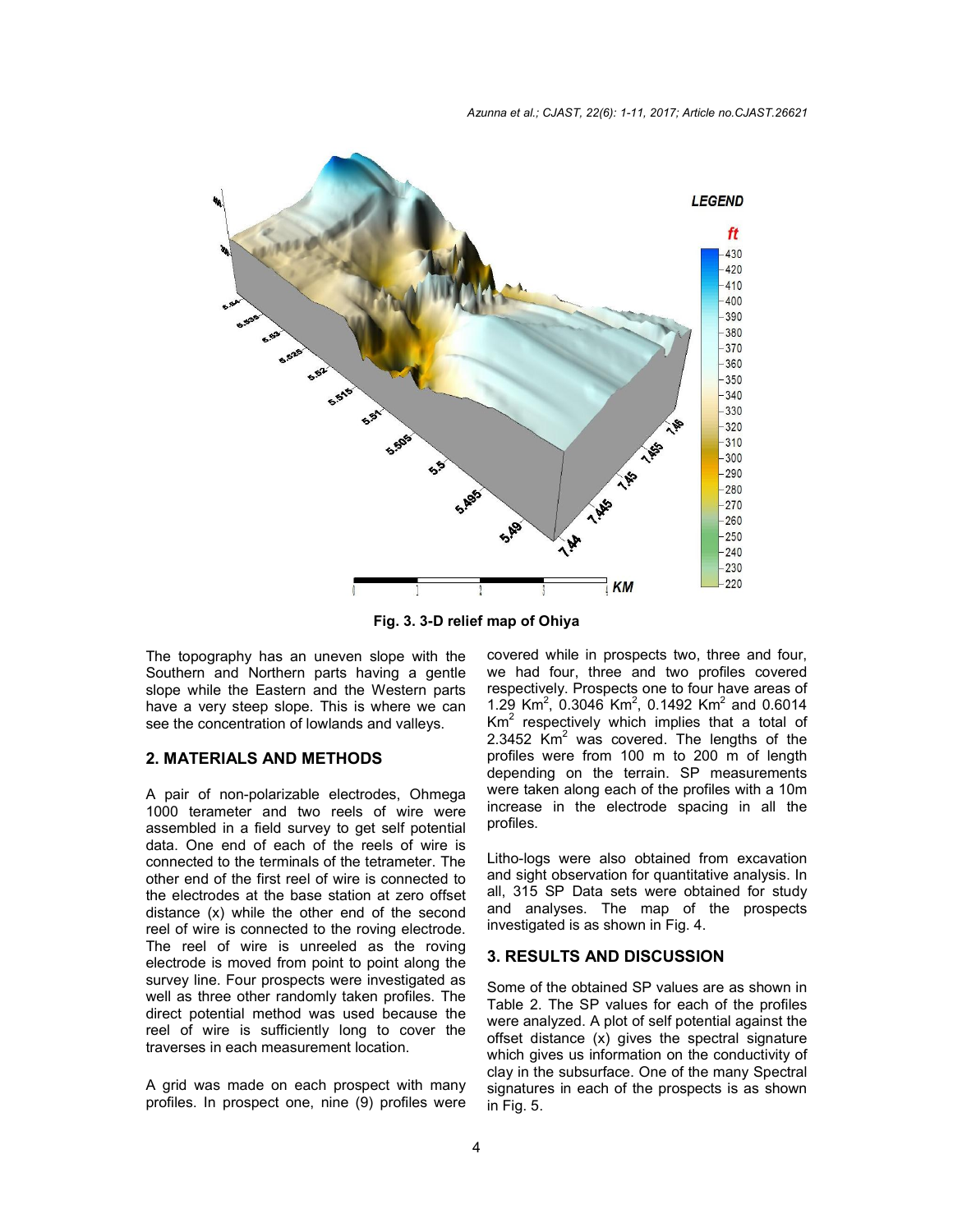

**Fig. 4. Kaolin prospects investigated**

Positive potential values depict the presence of non conductive materials like silt, sand sandstone, etc while the negative values indicate the presence of conducting minerals like clay. From the SP spectral signatures kaolin is likely to be seen in abundance within prospects 1, 3 and four as well as the areas of random profiling. It can as well be seen in prospect two but might be mixed by great amount of impurities in form of host rock.

The Iso-potential map of the study area (Fig. 6) is contoured with an interval of 50mV which reveals major areas of kaolin/clay abundance which was later delineated in Fig. 7. It can be deduced that kaolin/clay deposit is likely to be abundant in these localities: Nkwoebo, Egbeada and Umuoram as can be inferred from the map.

#### **3.1 Tomography**

The nature of the kaolin deposit in the prospect areas can be seen using the tomographic chat shown in Fig. 8.

A slice through the SP values reveals that values above zero shows the overburden. The colour variation reveals the anisotropic nature of the electrical properties of the kaolin implying that conductivity depends on the offset distance. The SP values ranges from about -2 mV to -600 mV and from 0 to 200 mV.

#### **3.2 Quantitative Analysis**

To get the quantitative information of the kaolin deposits in the study area, a litho-log was obtained from three different excavated areas as shown in Figs. 9 and 10.

From the litho-logs obtained from site excavation, an average overburden of 1.22 m (4.0 ft) was discovered and a depth (d) of kaolin obtainable is about 12.2 m (39.37 ft).

#### **3.3 Kaolin Bulk Reserve**

The bulk reserve/tonnage of a mineral is given by the product of the volume, depth and specific gravity. Since the prospects covered have a total area of 2.3452 sqKm (2,345,200 sqm) and the average depth of kaolin deposit ascertained from the litho-log is about 12.2 m. Then;

Volume of the kaolin in the prospects investigated = 12.2 x 2,345,200

= 28,611,440  $m^3$  = 28,600,000  $m^3$  (in the nearest hundred of thousand).

The average specific gravity of kaolin is 2.6. Then the average tonnage or bulk reserve of the prospects

 $= 28,600,000 \times 2.6$ = 74,360,000 metric tons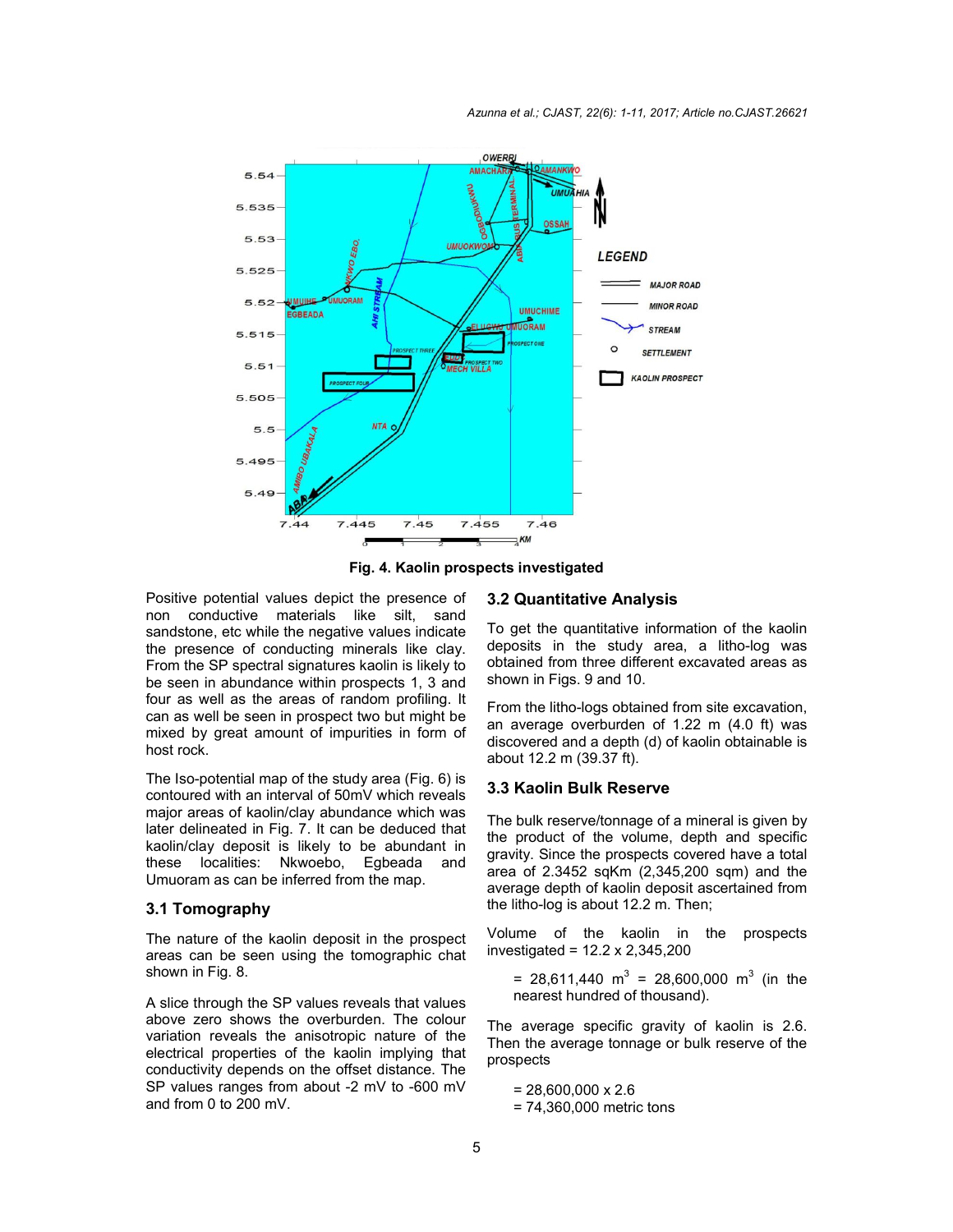

**a) Prospect one**



**b) Prospect two**



**c) Prospect three**



**d) Prospect four**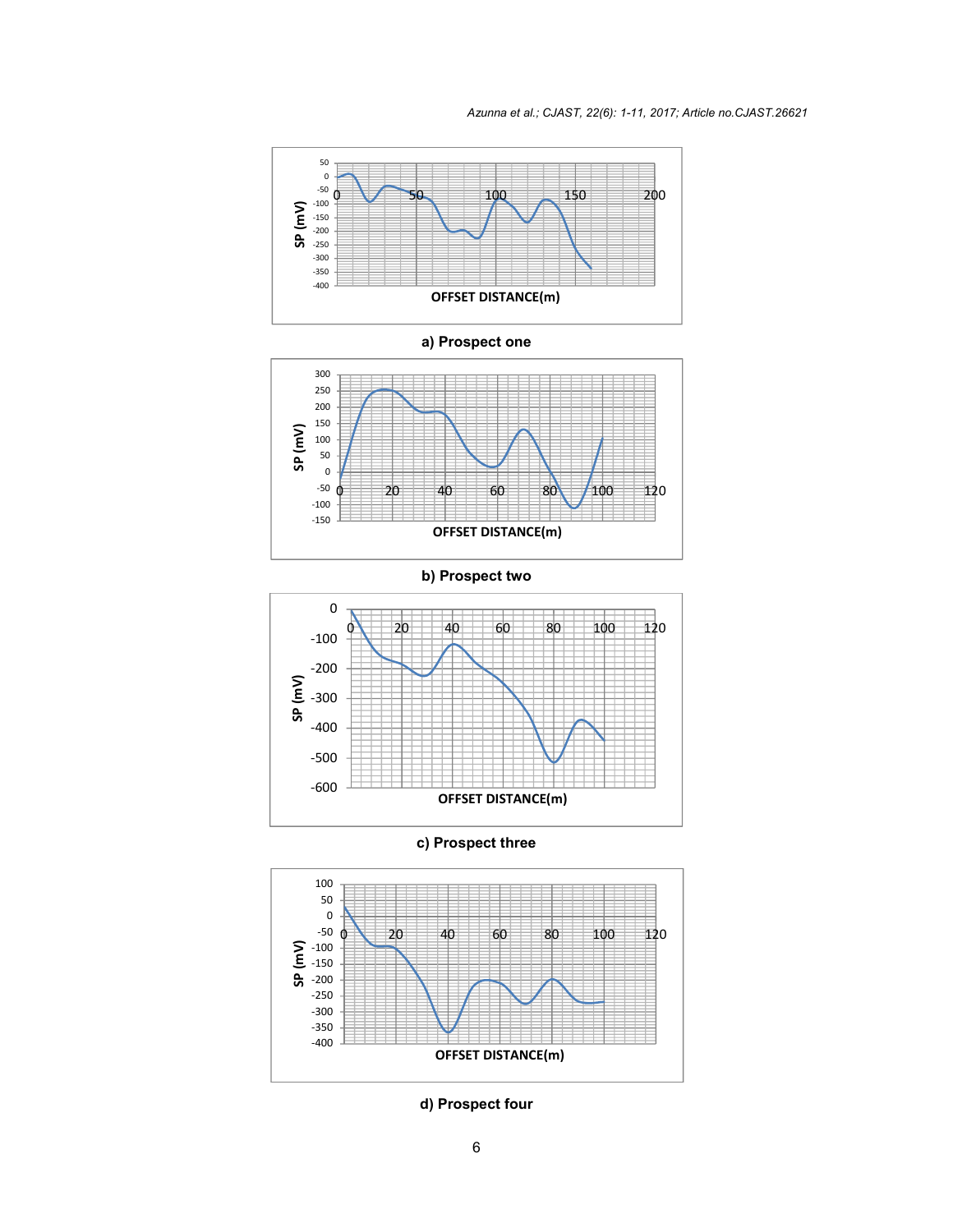

**e) Random profile**





**Fig. 6. Iso-potential map of Ohiya**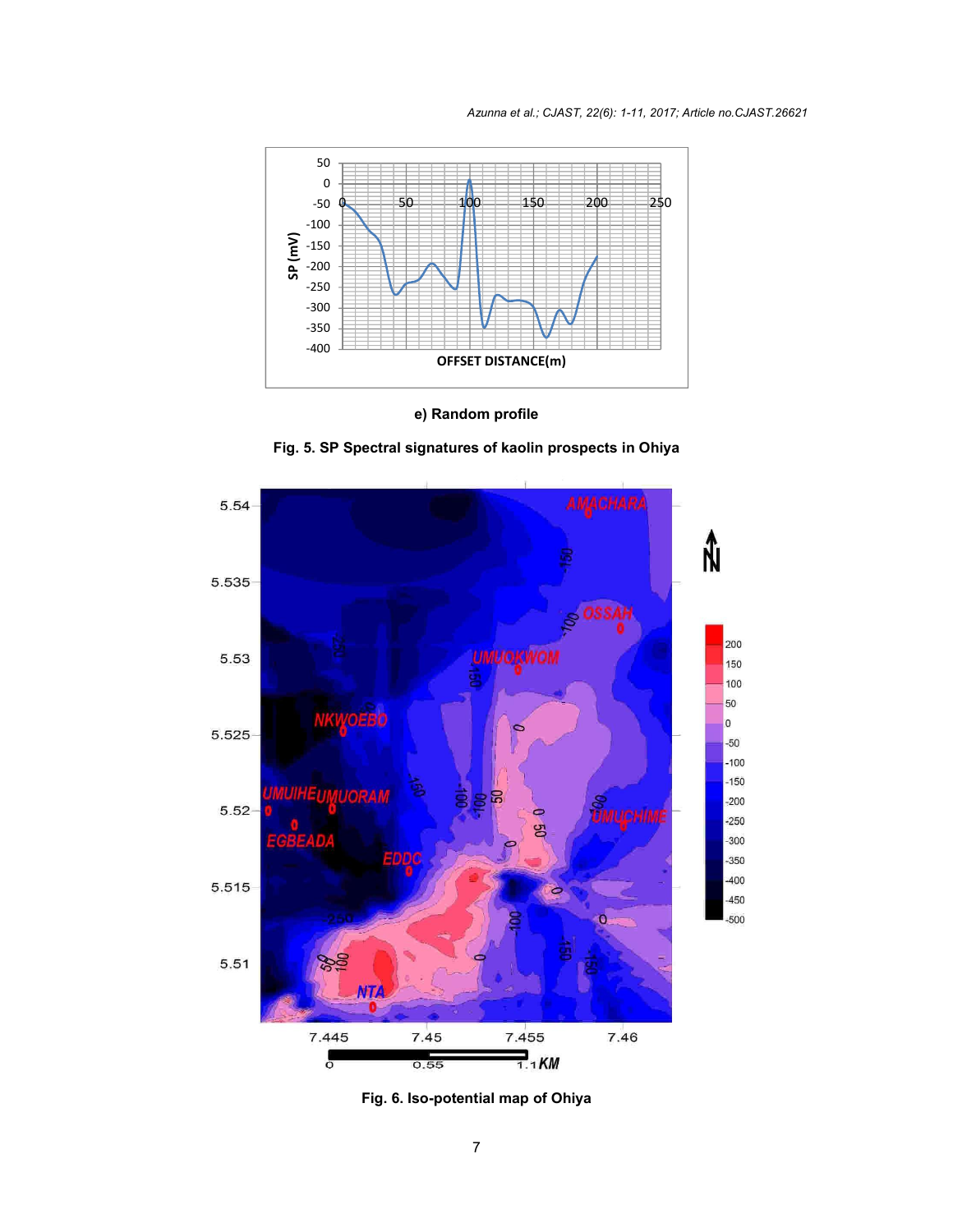

**Fig. 7. Kaolin clay deposit inferred from sub-surface mapping**



**Fig. 8. SP tomography of prospect areas**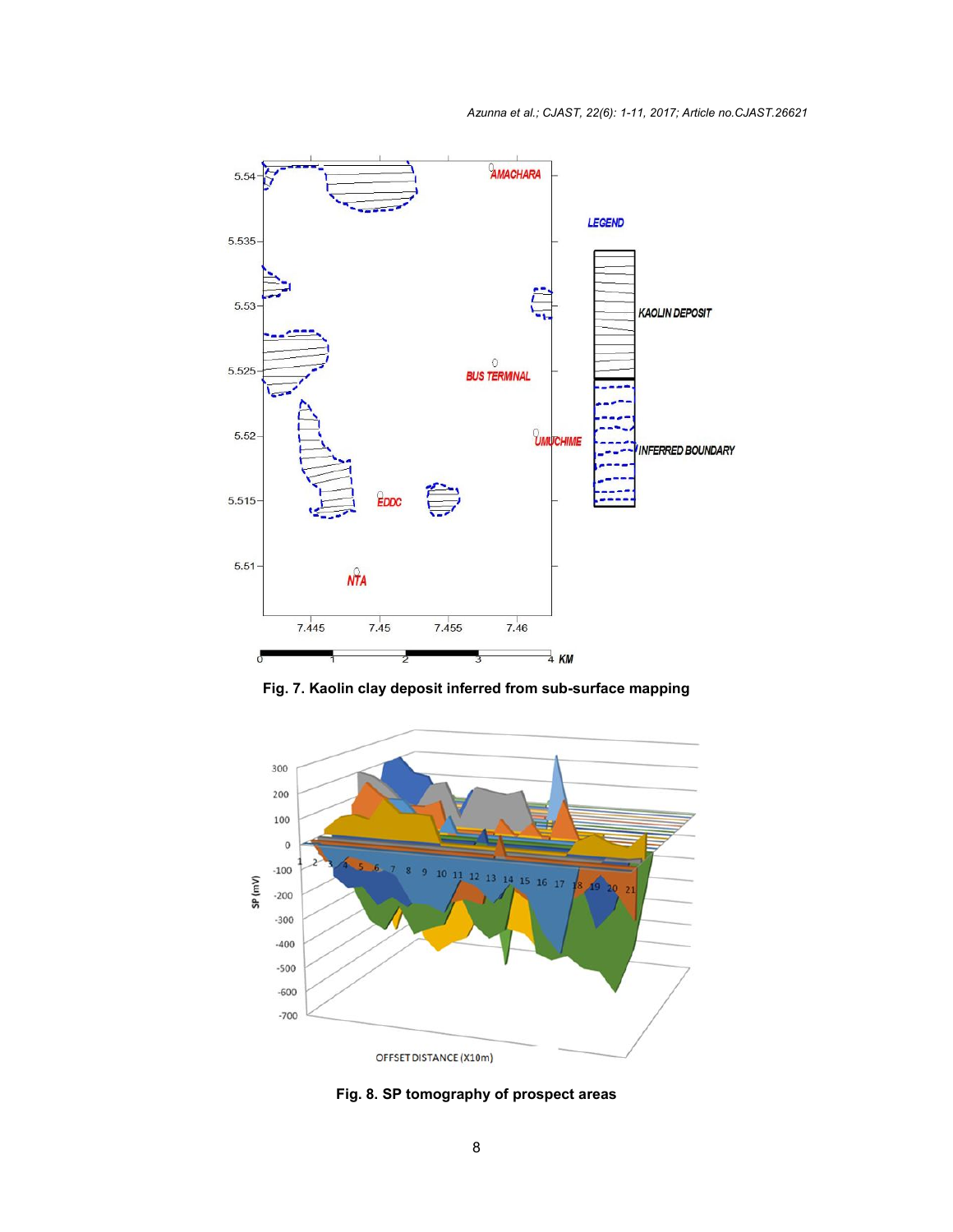

**Fig. 9. Litho-log from surface geologic mapping**

| X(m) | SP values (mV) |                   |                   |            |            |  |
|------|----------------|-------------------|-------------------|------------|------------|--|
|      | Random         | <b>Prospect 1</b> | <b>Prospect 2</b> | Prospect 3 | Prospect 4 |  |
| 0    | $-44.82$       | $-2.018$          | $-19.77$          | $-4.097$   | 30.32      |  |
| 10   | $-67.14$       | 5.375             | 224               | -144       | $-84.38$   |  |
| 20   | $-109.5$       | $-90.87$          | 251.1             | $-185$     | $-102.4$   |  |
| 30   | $-146.4$       | $-34.98$          | 188               | $-222.6$   | $-207.4$   |  |
| 40   | $-263.3$       | $-45.43$          | 176.9             | $-118.6$   | $-363.9$   |  |
| 50   | $-240.9$       | $-67.95$          | 54.56             | -186       | $-216.5$   |  |
| 60   | $-230.7$       | $-92.69$          | 19.57             | -249       | $-209.4$   |  |
| 70   | $-192.1$       | $-195.2$          | 131.8             | $-352.7$   | $-274.5$   |  |
| 80   | $-225.7$       | $-196.2$          | 3.083             | $-514.4$   | $-197.2$   |  |
| 90   | $-249$         | $-220.6$          | $-108.5$          | $-373.1$   | $-266.3$   |  |
| 100  | 9.394          | $-86.4$           | 105.4             | $-441.2$   | $-268.4$   |  |
| 110  | $-338.5$       | $-106.4$          |                   |            |            |  |
| 120  | $-270.4$       | $-166.7$          |                   |            |            |  |
| 130  | $-282.6$       | $-84.98$          |                   |            |            |  |
| 140  | $-281.6$       | $-122.7$          |                   |            |            |  |
| 150  | $-297.8$       | $-262.3$          |                   |            |            |  |
| 160  | $-371$         | $-336.5$          |                   |            |            |  |
| 170  | $-305$         |                   |                   |            |            |  |
| 180  | $-336.5$       |                   |                   |            |            |  |
| 190  | $-233.8$       |                   |                   |            |            |  |
| 200  | $-174.8$       |                   |                   |            |            |  |

# **Table 2. Some SP values of clay in Ohiya**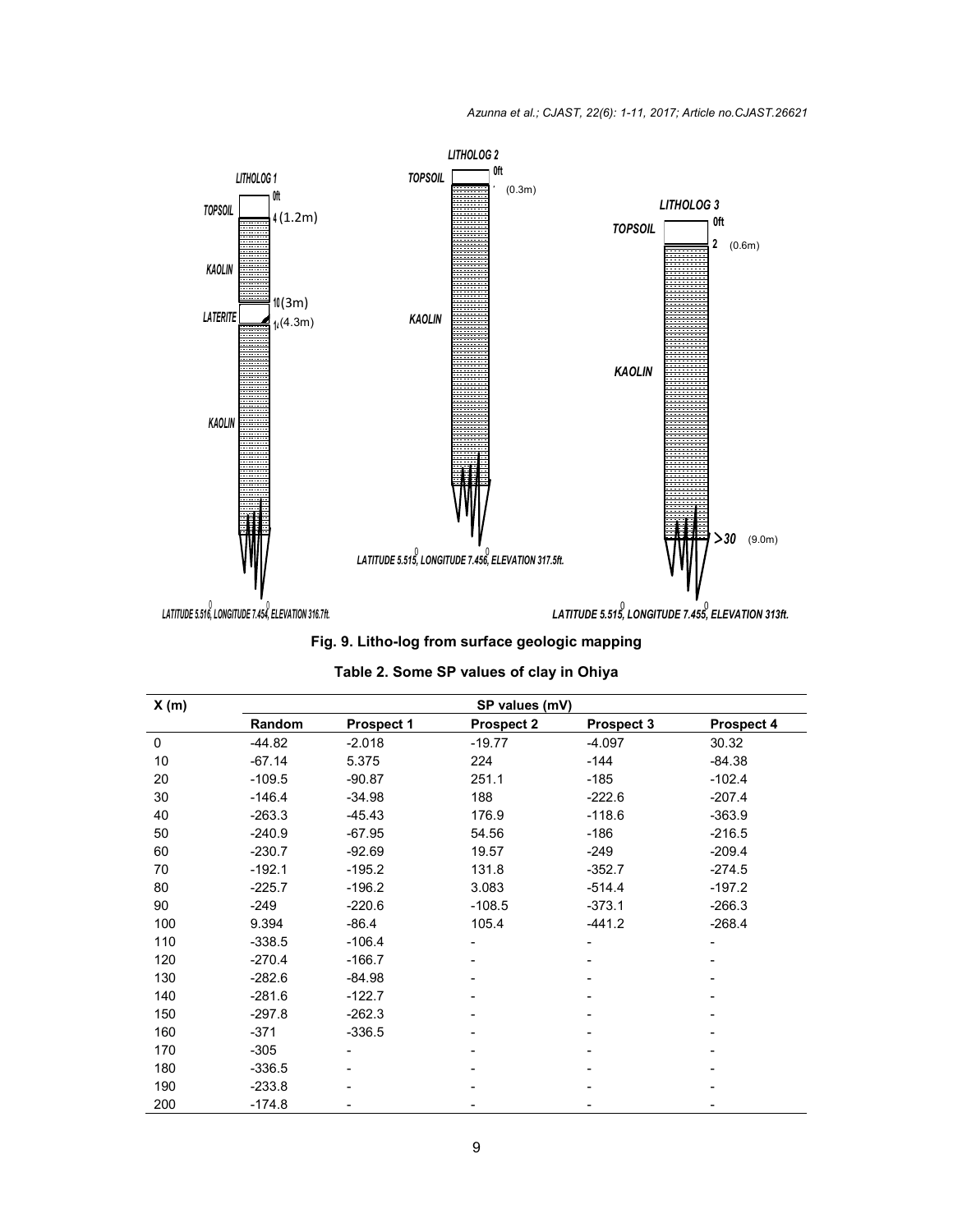

# *LITHO-LOG CORRELATION*

**Fig. 10. Litholog correlation**

# **4. CONCLUSION**

Self potential which is the naturally occurring electrical potential of the earth results from geologic, geochemical and hydrological interactions. It has wide range of application especially in mineral prospecting. Kaolinite, a clay mineral formed from the chemical weathering of aluminum silicate minerals like feldspar is of great economic benefit. It is used in agriculture, medicine, geology and in earth sciences. It is also used by paint, paper and ceramics manufacturing industries.

It was observed that clay mineral in the study area has a self potential of between -2 mV and - 600 mV. Spectral signatures of the profiles obtained show that there were other nonconductive materials like sand, silt, sandstone,

etc. which were also noticed. The Iso-potential map of the study area reveals many other localities in the study area where kaolin/clay mineral is likely to exist abundantly which include, Nkwoebo, Egbeada and Umuoram.

However, since SP gives only qualitative information litho-logs were obtained from excavated sites to get a clue on the quantitative properties of the kaolin in the prospects investigated. It was observed that the kaolin is likely to have; an overburden of about 1.22 m (4.00 ft), a depth of about 12.2 m and a bulk reserve of about 74,360,000 metric tons. SP method is precise and efficient electrical method which can be used in mineral prospecting. If well used, it can give much information about minerals in the earth's subsurface.